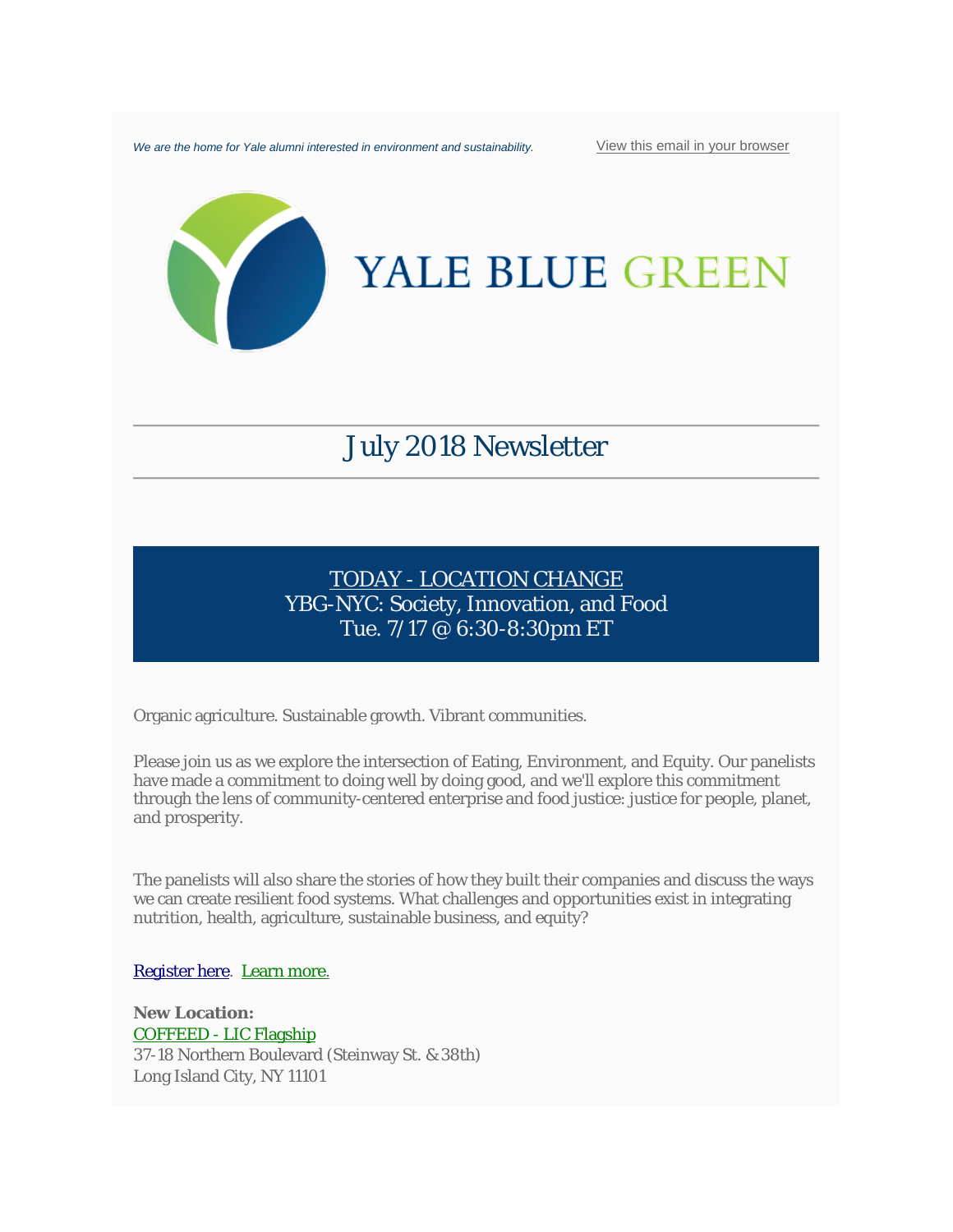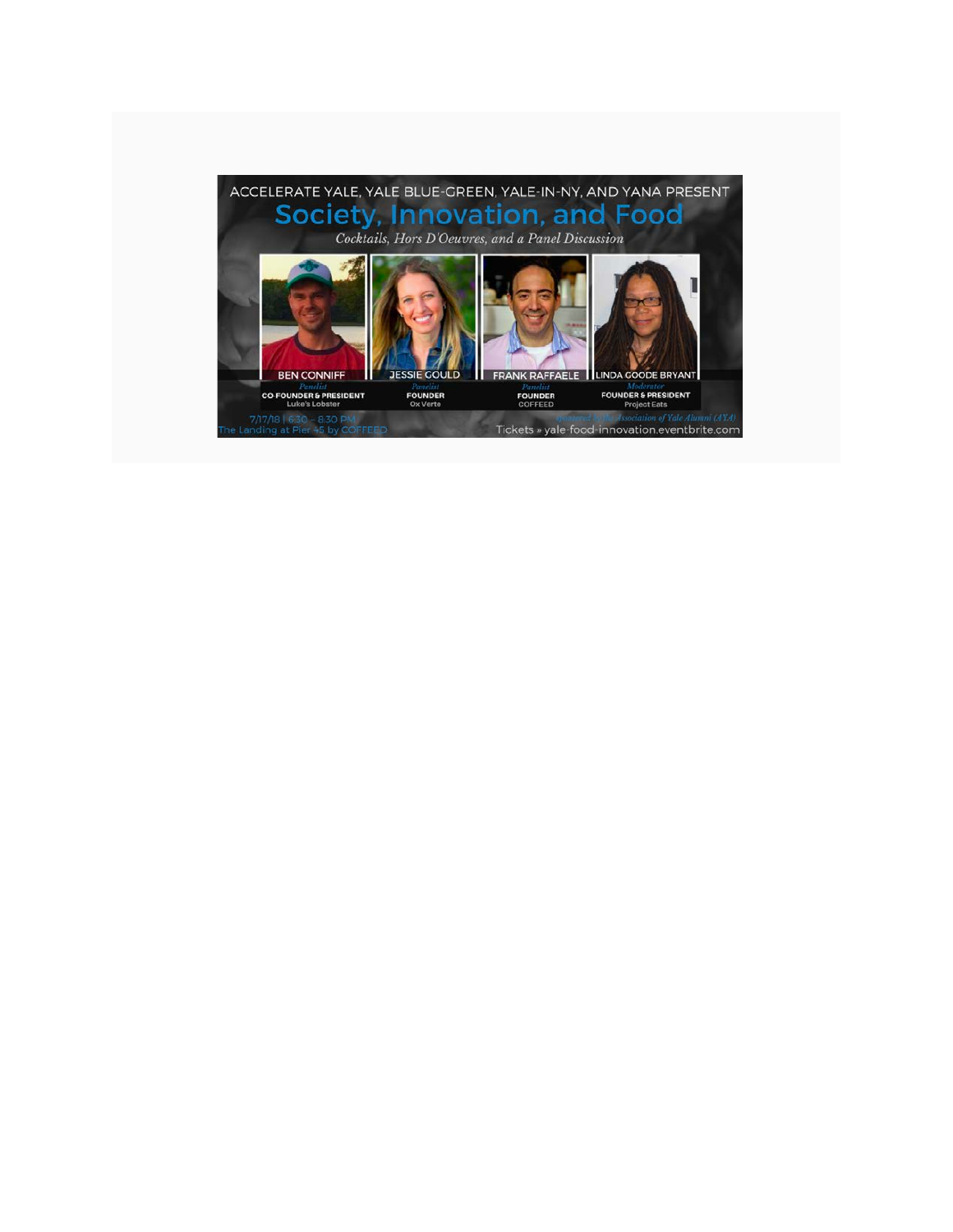

# You Are Invited to a Panel Discussion on

# **SOCIETY, INNOVATION, AND FOOD**

Tuesday, July 17, 2018 | 6:30 PM to 8:30 PM

6:30 PM Reception, 7:00 PM Panel

The Landing at Pier 45 by COFFEED Hudson River Greenway | West St & Christopher St

> **Ben Conniff (panelist)** Co-Founder & President, Luke's Lobster

> > Jessie Gould (panelist) Founder, Ox Verte

Frank Raffaele (panelist) Founder, COFFEED

Linda Goode Bryant (moderator) Founder & President, Project Eats

### SAN FRANCISCO: Kickoff Event Recap

The new YBG-SF chapter had a fantastic turn out of 50+ alums for the kickoff event at TRES on June 28th. Special thanks to all the alums who came from all over the Bay Area to learn about how to get involved.

[Email the co-chairs](mailto:ybgsanfrancisco@gmail.com?subject=I%27m%20interested%20in%20YBG-SF) to learn more!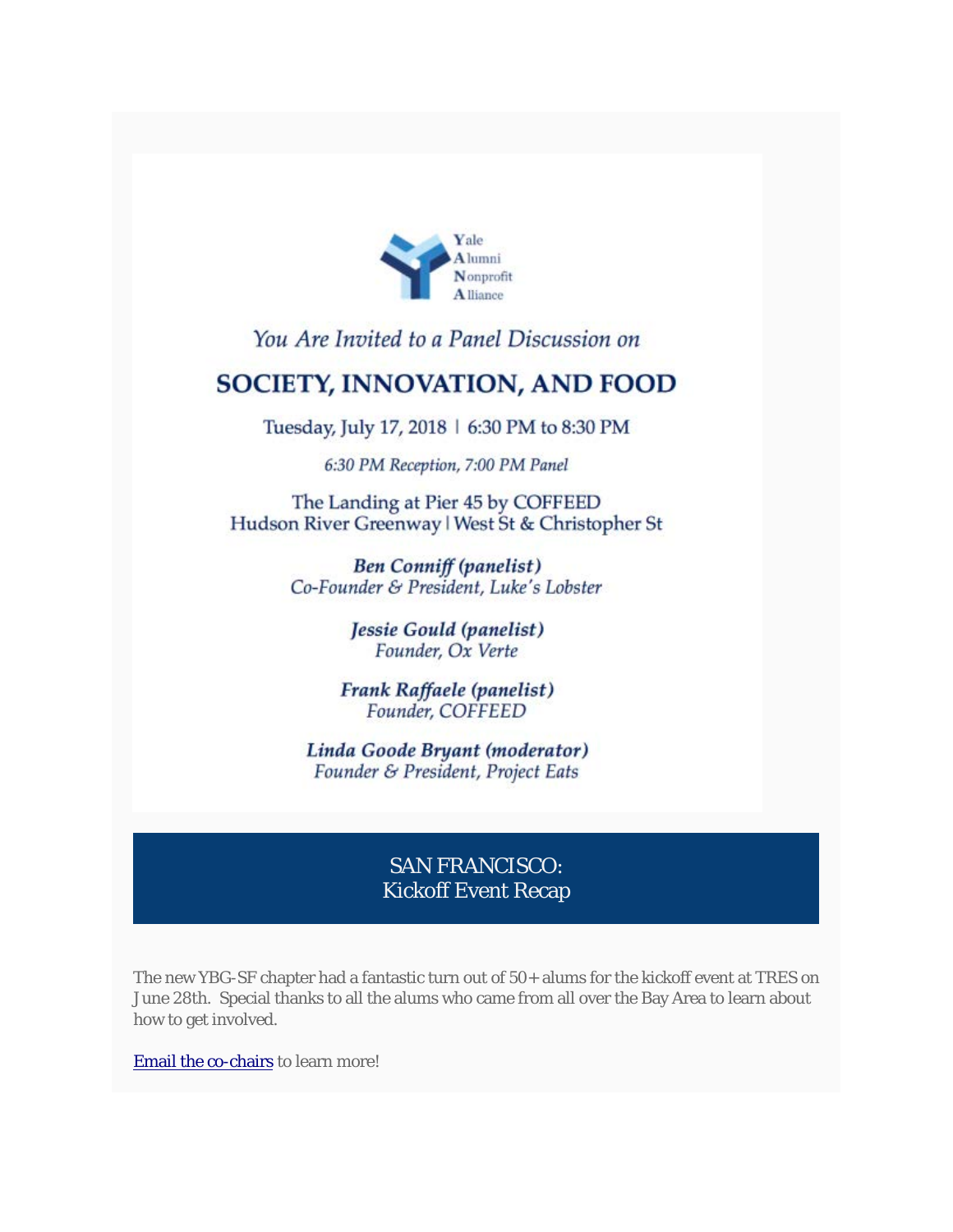

BOSTON: F&ES Alum Author Reading (7/31)



Be **n** Goldfarb (FES '13) has just published his first book: **Eager: The** *[Surprising, Secret Life of Beavers and Why They Matter.](https://www.amazon.com/Eager-Surprising-Secret-Beavers-Matter/dp/160358739X)*

*Eager* is a powerful story about one of the world's most influential species, how North America was colonized, how our landscapes have changed over the centuries, and how beavers can help us fight drought, flooding, wildfire, extinction, and the ravages of climate change. Ultimately, it's about how we can learn to coexist, harmoniously and even beneficially, with our fellow travelers on this planet. Join us for an author reading on July 31st.

**Details:** [Harvard Book Store](http://www.harvard.com/event/ben_goldfarb/) 1256 Massachusetts Avenue Cambridge, MA 02138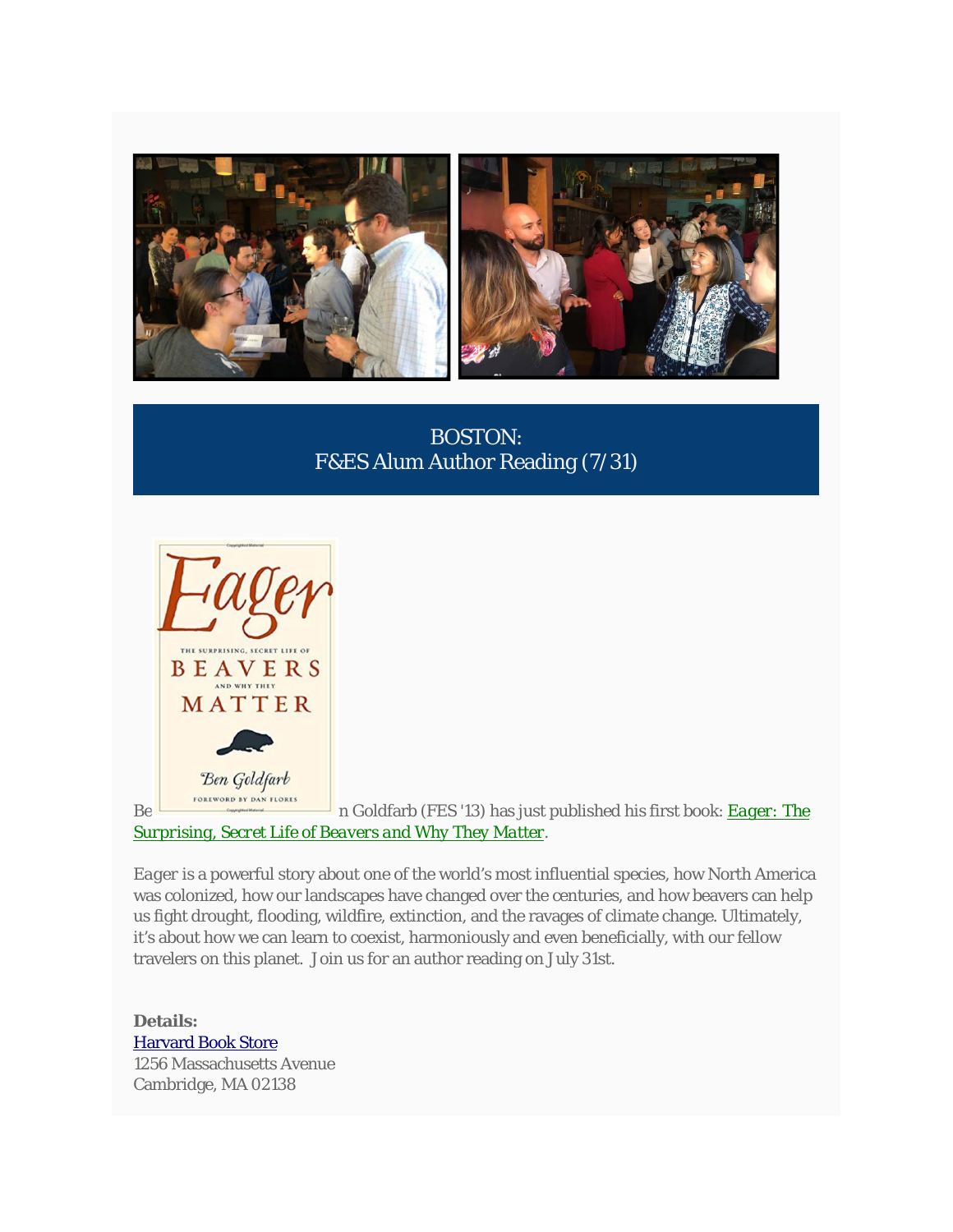Tuesday, July 31 7pm \***Email Ellen** if you are attending, and we'll set up a happy hour if there is enough interest.

## WASHINGTON D.C.: Anacostia River Tour (8/14) & Book Club (10/6)

#### **ANACOSTIA RIVER TOUR**



We've teamed up with the Anacostia Watershed Society so tha we can get better acquainted with Washington's second river. We'll ride in one of AWS's open-air motorized boats as staff takes us on a two-hour tour of the river, discussing natural and cultural history along with restoration efforts. Registration is required and limited for this free event.

Please register for the event [here.](https://anacostiaws.salsalabs.org/81418yalealumniboattour/index.html) Feel free to bring snacks to fend off post-work hunger pangs--we'll have a few as well!

#### **Details**

Diamond Teague Park 99 Potomac Avenue SE Tuesday, Aug. 14 6pm-8pm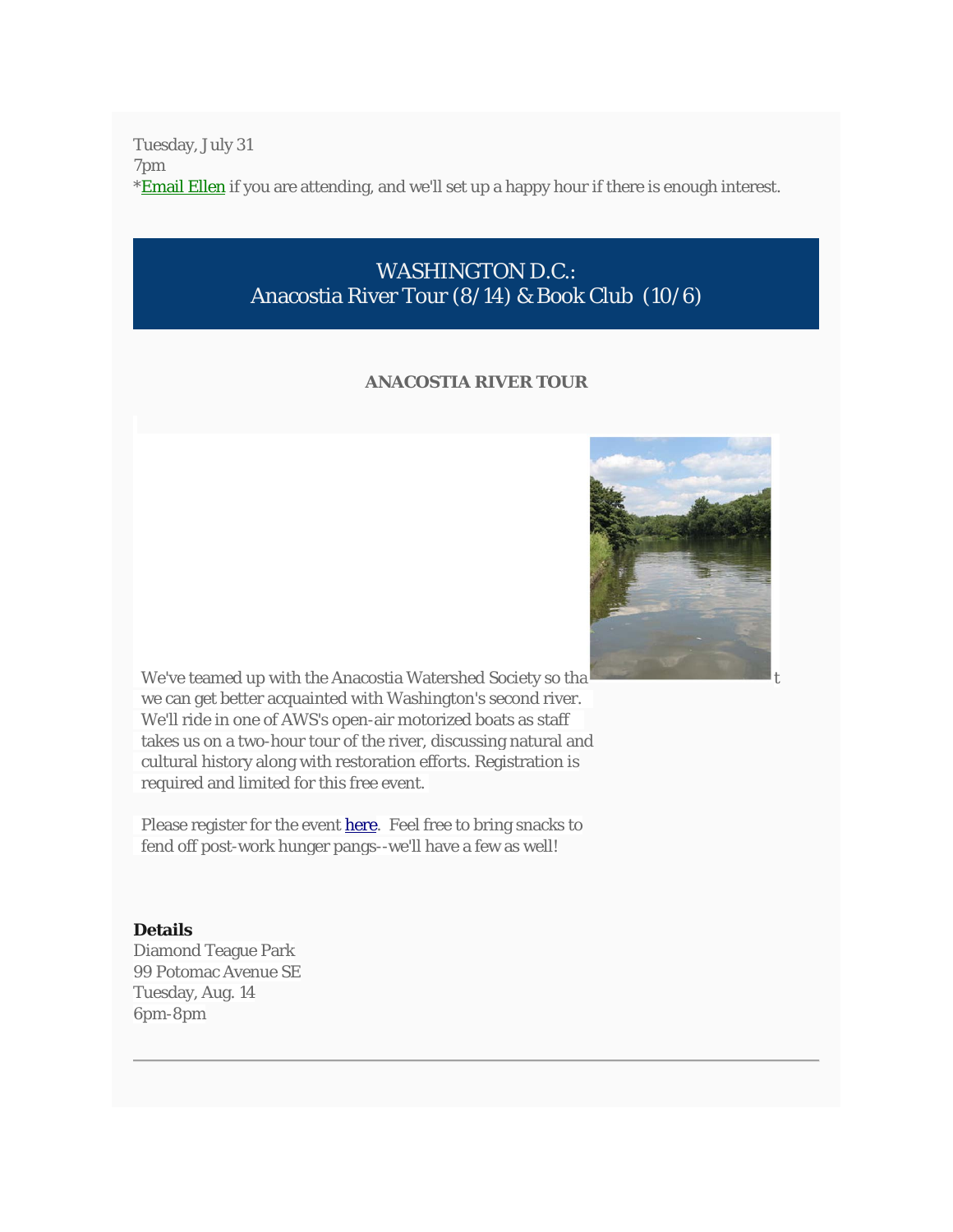#### **BOOK CLUB**



The D.C. chapter is kicking off the new book club this fall with**Junk** 

*[Raft](https://www.amazon.com/dp/B01I85NQ90/ref=rdr_kindle_ext_tmb)*, an exciting account of an activist scientist's unorthodox fight in the growing movement against plastic marine pollution and of his expedition across the Pacific on a home-made "junk raft".

The book is available for download on Kindle. There will be an in-person book chat on **October 6th from 4-6pm**. Space is limited. Please [RSVP here.](https://www.eventbrite.com/e/junk-raft-book-club-with-ybg-dc-tickets-47902430459)

Please email **[ybgwashingtondc@gmail.com](mailto:ybgwashingtondc@gmail.com?subject=Question%20re%3A%20book%20club)** to join the group and let us know if you have any questions.

> Coming Soon: YBG-Seattle

YBG is looking for alums in the Emerald City to help start a new chapter! [Email us](mailto:lauren.graham@aya.yale.edu?subject=YBG-Seattle) if you are interested in leading or helping us make connections.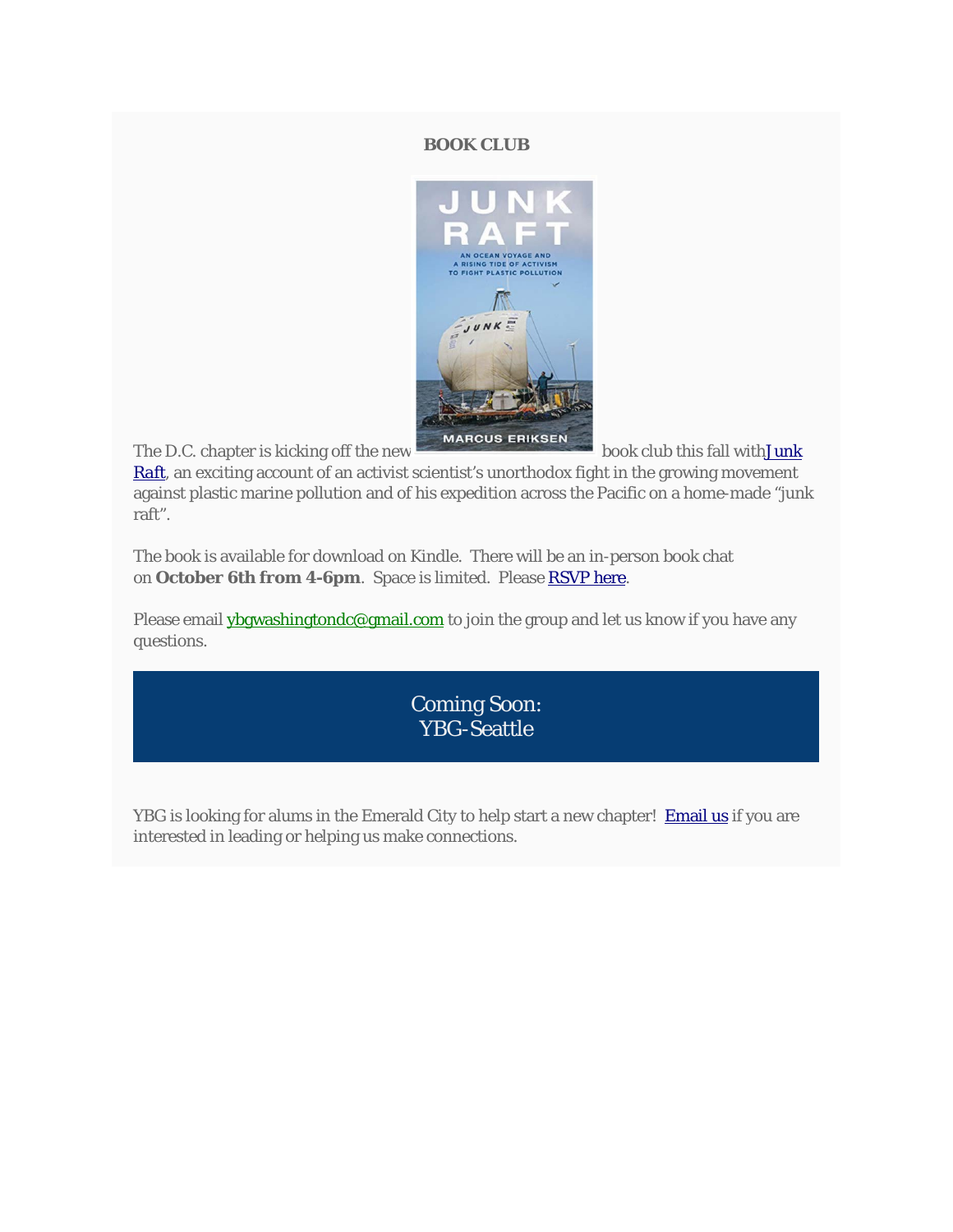

Photo Credit: Timothy Eberly

# Green Jobs

[Analyst, SustainAbility \(Berkeley, CA\) -](https://sustainability.bamboohr.com/jobs/view.php?id=23) DEADLINE 7/18

[Environmental Educator, The Watershed Project \(Richmond, CA\)](http://thewatershedproject.org/green-careers/)

[Development Director, 350 Bay Area \(Remote/Bay Area\)](https://www.idealist.org/en/nonprofit-job/e44483f3d825446791c656708c50f626-development-director-environmentalclimate-change-organization-350-bay-area-oakland)

Program Director: [Clean Energy Finance, Conservation Finance and Online Education, Yale](https://environment.yale.edu/about/jobs/2018-cbey-program-director/)  [Center for Business and the Environment \(New Haven, CT\)](https://environment.yale.edu/about/jobs/2018-cbey-program-director/)

[Partnerships Director, Yale Program on Climate Change Communications \(New Haven, CT\)](https://environment.yale.edu/about/jobs/ypccc-partnerships/)

Do you have a job to share with fellow Yalies? [Add it here](http://bit.ly/ybggreenjobs) and it will appear in next month's newsletter.

Share the link: **[bit.ly/ybggreenjobs](http://bit.ly/ybggreenjobs)** 

# Green News

[Scott Pruitt steps down as EPA head after ethics, management scandals.](https://www.washingtonpost.com/national/health-science/trump-epa-head-steps-down-after-wave-of-ethics-management-scandals/2018/07/05/39f4251a-6813-11e8-bea7-c8eb28bc52b1_story.html?utm_term=.e0727985d534)

[Spiders can fly hundreds of miles using electricity.](https://www.theatlantic.com/science/archive/2018/07/the-electric-flight-of-spiders/564437/)

[How the Koch brothers are killing public transit projects around the country.](https://www.nytimes.com/2018/06/19/climate/koch-brothers-public-transit.html)

[The bitter battle to turn an old factory into a 21st-century "Eco-Village"](https://www.wired.com/story/ford-st-paul-development-housing-cities-yimby-nimby/)[.](https://www.nytimes.com/2018/06/19/climate/koch-brothers-public-transit.html)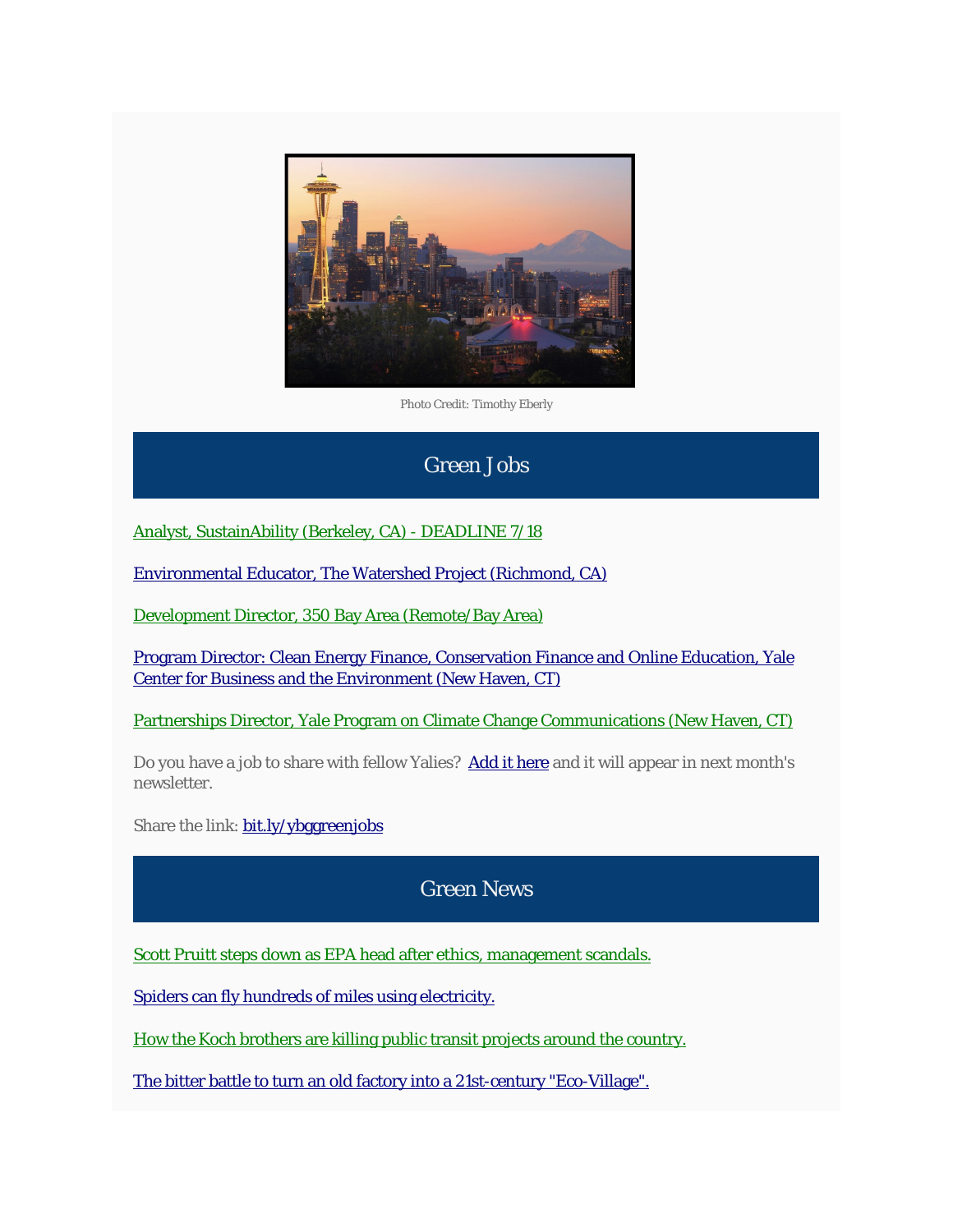[The natural gas industry has a leak problem: Methane emissions are 60% higher than](https://www.nytimes.com/2018/06/21/climate/methane-leaks.html)  [government estimates. That's bad news for climate change.](https://www.nytimes.com/2018/06/21/climate/methane-leaks.html)

[Why saving a wild banana is crucial to saving the bananas we eat.](https://weather.com/science/environment/news/2018-07-06-bananas-shortage-cavandish-gros-michel-panama-disease)

[The Belize Barrier Reef has been removed from the UN list of threatened world heritage sites.](https://www.nytimes.com/2018/06/27/climate/belize-reef-unesco.html)

[If you really want to curb migration, get serious about climate change.](https://www.nytimes.com/2018/06/29/opinion/sunday/immigration-climate-change-trump.html)

[Massive dust storm blankets Phoenix.](https://www.azcentral.com/story/news/local/phoenix-weather/2018/07/12/phoenix-weather-2018-epic-dust-storm-traveled-nearly-200-miles/781444002/)

[The status of plastic bans worldwide.](http://ecooptimism.com/?page_id=5231)

[Tropical forests suffered near record tree losses in 2017.](https://www.nytimes.com/2018/06/27/climate/tropical-trees-deforestation.html)

[WWF and American Red Cross win green star award for disaster training toolkit.](https://www.worldwildlife.org/stories/helping-communities-rebuild-after-disaster)

## The Bike Rack

#### **YBG SEEKS MEMBERS FOR THE INAUGURAL BOARD**

YBG is in the process of starting a new board to help guide our growth and expansion in the coming years. [Email us](mailto:lauren.graham@aya.yale.edu?subject=I%27m%20interested%20in%20the%20YBG%20board) if you are interested in receiving more information about becoming a board member.

#### **CONNECT**

[Join our monthly conference calls,](mailto:lauren.graham@aya.yale.edu?subject=Please%20add%20me%20to%20the%20YBG%20monthly%20call%20list) and join our private [YBG Google+ group](https://plus.google.com/communities/117599429274509004651) to share news, post jobs/internships, and discuss environmental issues.

You can also sign up for individual branch newsletters for NYC, Boston, DC, and Chicag[ohere.](https://yalebluegreen.org/ybg-newsletters/)

Follow us on Twitter [@YaleBlueGreen](https://twitter.com/yalebluegreen?lang=en) and Facebook at [facebook.com/YaleBlueGreen/.](http://www.facebook.com/YaleBlueGreen/)

#### **LEAD**

Become a part of the YBG leadership team! [Email us](mailto:lauren.graham@aya.yale.edu?subject=I%27m%20interested%20in%20a%20position%20with%20YBG) if you are interested in stepping into one of the following roles:

• webmaster